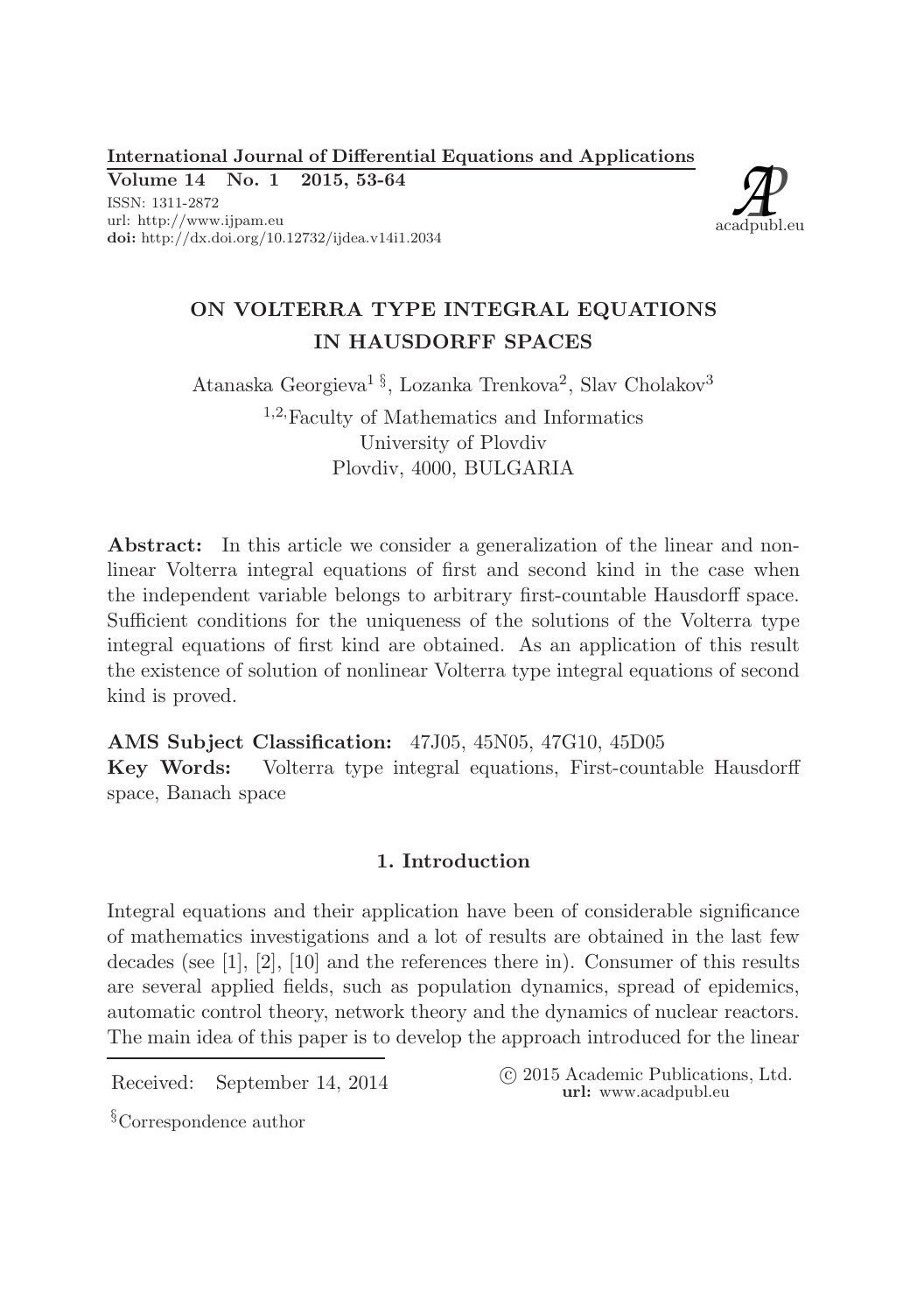case in the work [3] for the nonlinear one. The general idea introduced in [3] is to establish conditions under which the eventually unique solution of some integral equations is an upper bound of all solutions of the corresponding inequality. In view of the applications it is important to study equations and inequalities in the case when the domains of integration are arbitrary compact sets and not necessary Cartesian product of bounded and closed intervals. Following this concept it is obviously that the first step is the problem of the solvability of the integral equations. Note that this approach is used in [7], [11], [12], [13], [14] and some interesting ideas concerning equations with Volterra type operators and their applications are developed in [4] and [9].

The work is structured by following way:

In Section 2 we discuss the possibility to replace without loss of generality a compact domain of integration with another one which has the same measure, but better properties.

Section 3 is dedicated to prove the uniqueness of the solution of the integral equations of the first kind.

In Section 4, using an analog of the Fredholm alternative for nonlinear operators developed in [6], we apply the received in Theorem 3.3 of Section 3 result for the study of the second kind Volterra type integral equation introduced below.

## 2. Preliminaries

Let  $\Omega$  be a first-countable Hausdorff space and B be a real Banach space with norm  $\|.\|_B$ .  $B_{\Omega} \subset 2^{\Omega}$  denotes the  $\sigma$ -algebra of the Borel subsets of  $\Omega$  and let  $\mu : B_{\Omega} \to [0, \infty]$  be a nontrivial, nonatomic  $\sigma$ -finite Borel measure.

Let  $G \in B_{\Omega}$  be an arbitrary set.

**Definition 2.1.** The point  $x \in \Omega$  will be called essential for the set G, if for every open neighborhood  $O(x)$  of x with  $\mu(O(x)) > 0$  it follows that  $\mu(G \cap O(x)) > 0$ . Otherwise the point  $x \in \Omega$  will be called nonessential.

We will denote by  $G^{\mu}$  the set of all points  $x \in G$ , which are essential for G and by  $G^{\nu}$  the set  $G^{\nu} = G \setminus G^{\mu}$  including all nonessential points belonging to G.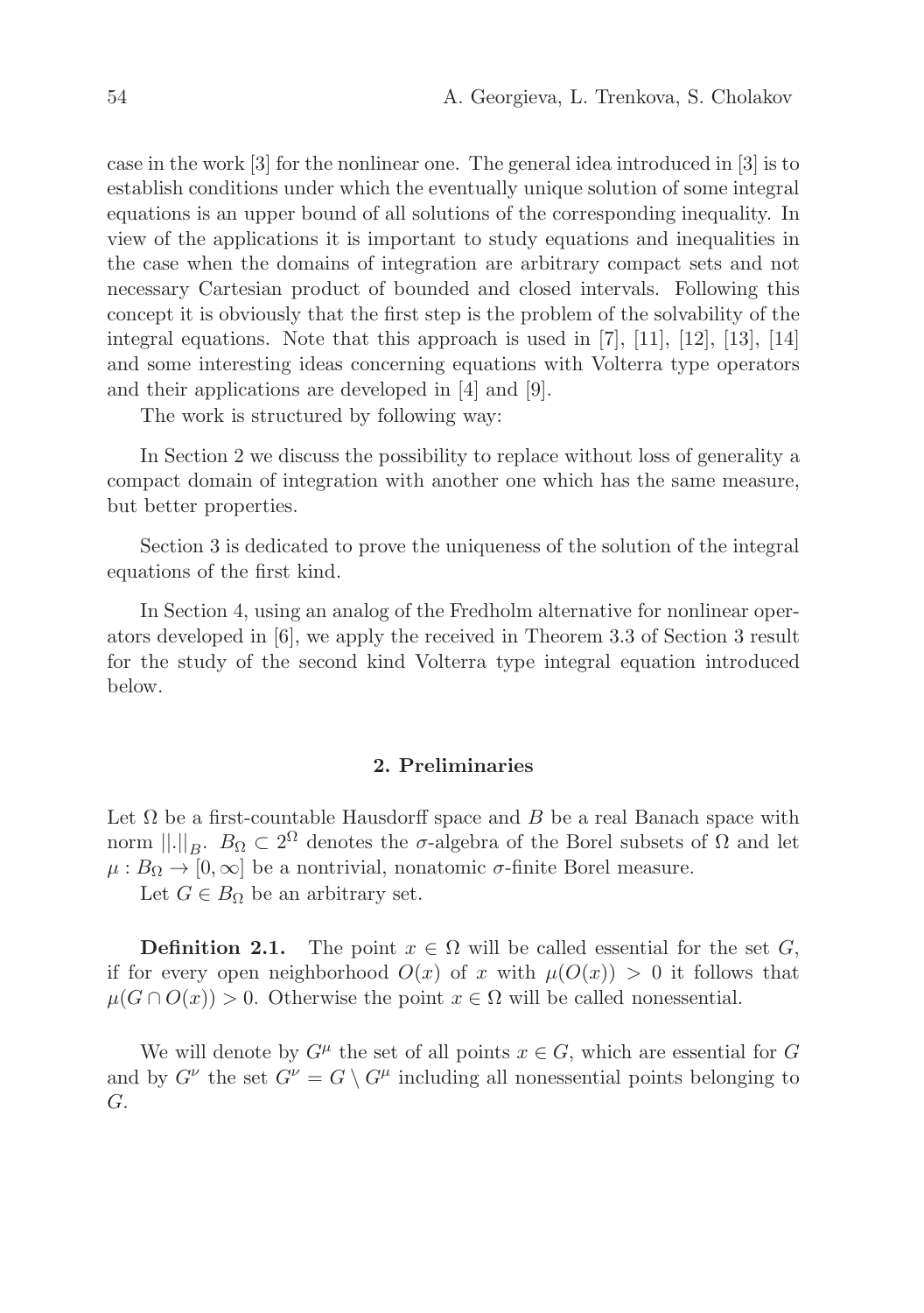Definition 2.2. [7] The sets  $G, H \in B_{\Omega}$  will be called  $\mu$ -equivalent  $G \sim^{\mu} H$ , if  $\mu(G\Delta H) = 0$ , where  $G\Delta H = (G \setminus H) \cup (H \setminus G)$  is the symmetric difference.

**Definition 2.3.** [7] The set  $G \in B_{\Omega}$  is called  $\mu$ -dense, if each  $x \in G$  is an essential point for the set G.

**Definition 2.4.** [7] We say that the set  $G \subseteq \Omega$  is M-star if for every  $x \in G$ the inclusion  $M_x \subseteq G$  holds.

**Remark 2.5.** From definition 2.1 it follow that for arbitrary  $G \in B_{\Omega}$  with  $\mu(G) > 0$  every external or isolated point of G is nonessential and every internal point is essential for G. Than it follows if  $\mu(G) = 0$  and  $G \neq \emptyset$  then G does not include essential points. Moreover, if the point  $x \in \Omega$  is nonessential for the set G, then there exists an open neighborhood  $O(x)$  of x with  $\mu(O(x)) > 0$  such that  $\mu(G \cap O(x)) = 0$ .

As in [3], we introduce the map  $M : \Omega \to 2^{\Omega}$ , which associates every point  $x \in \Omega$  with a closed subset  $M_x \subset \Omega$ .

We will say that the conditions (A) hold if for the map  $M : \Omega \to 2^{\Omega}$  the following conditions are fulfilled:

**A1.** For every point  $x \in \Omega$  the set  $M_x$  is compact.

**A2.** For each  $\epsilon > 0$  and every  $x \in \Omega$ , there exists an open neighborhood  $O(x, \epsilon)$  of x, such that for each  $y \in O(x, \epsilon)$  we have that  $\mu(M_x \Delta M_y) < \epsilon$ .

**A3.** For every  $x \in \Omega$  the inclusion  $M_y \subseteq M_x$  holds for each  $y \in M_x$ .

**A4.** There exists  $x_0 \in \Omega$  such that  $\mu(M_{x_0}) = 0$ .

For every map  $M : \Omega \to 2^{\Omega}$  for which the conditions (A) hold, we will denote  $\mathbf{M} = \{M_x | x \in \Omega\}$  and  $Ker M = \{x \in \Omega | \mu(M_x) = 0\}.$ 

Remark 2.6. In general, the conditions (A) can be fulfilled for the map  $M:\Omega\to 2^{\Omega}$ , but  $x \notin M_x$ . A simply example is  $\Omega = [0,\infty)$  and  $M_x = [0,\alpha x]$ for some  $\alpha \in (0,1)$ .

Remark 2.7. It is easy to see that condition A3 implies that for each  $x \in \Omega$  the set  $M_x$  is M-star set. Moreover, the union and the intersection of an arbitrary family of  $M$ -star sets are  $M$ -star set. The sets  $KerM$  and  $M_{\Omega} = \bigcup M_x$  are M-star sets too.  $x \in \Omega$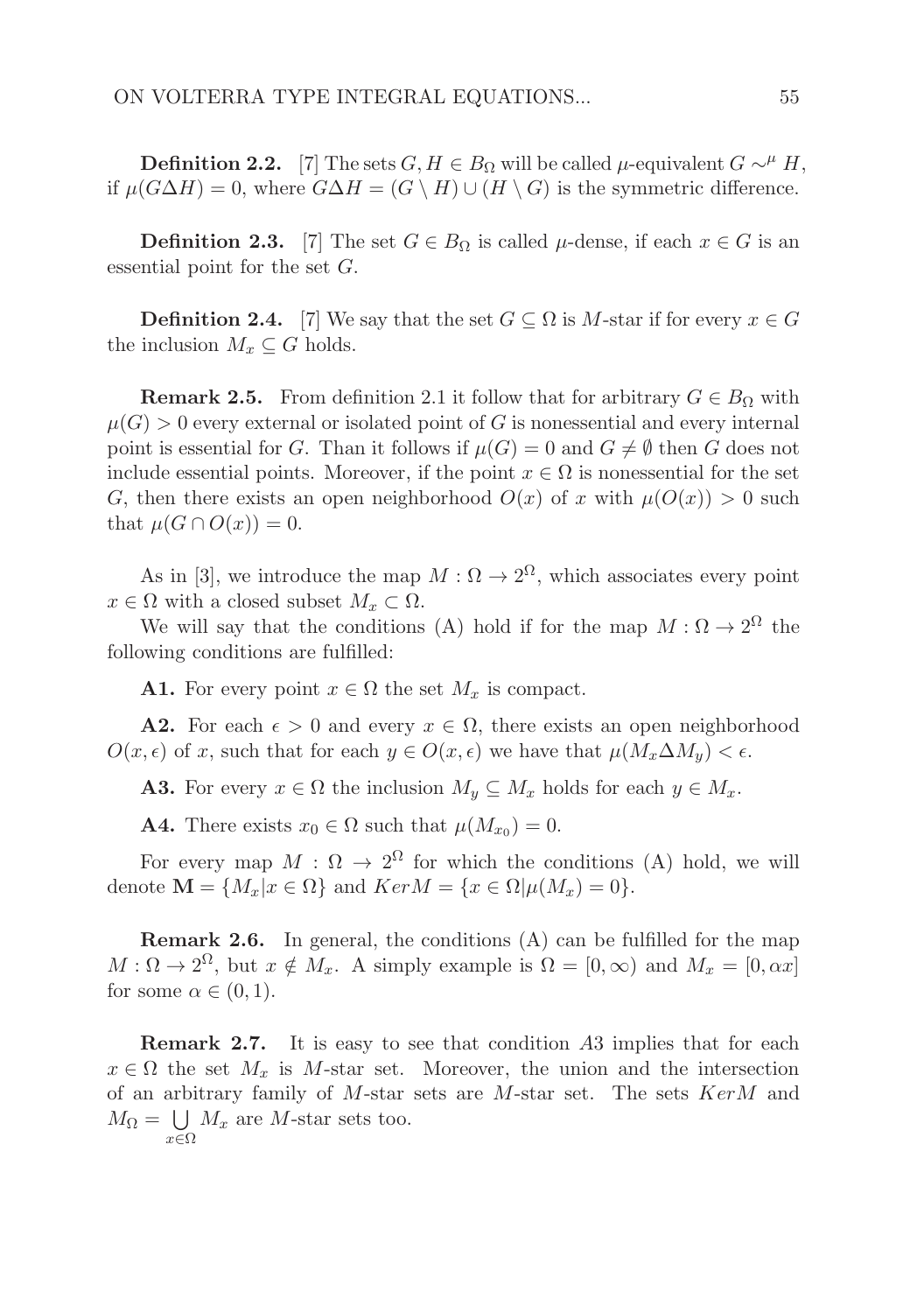Let  $\Omega_* \subset \Omega$  be an arbitrary set and denote by  $C(\Omega_*, B)$  the linear space of all continuous mappings  $\varphi : \Omega_* \to B$ . Obviously when  $\Omega_* \subseteq \Omega$  is a compact set, then  $C(\Omega_*, B)$  is a Banach space with norm  $||f||_{\Omega_*} = \sup_{y \in \Omega_*} ||f(y)||_B$ .

Consider the equations

$$
f(x) = p(x) + \int_{M_x} Q(x, y, f(y)) \mathrm{d}\mu_y \tag{2.1}
$$

$$
f(x) = \lambda \int_{M_x} Q(x, y, f(y)) \mathrm{d}\mu_y \tag{2.2}
$$

where the operator  $Q : \Omega \times \Omega \times B \to B$ ,  $\lambda \in R$  and  $f, p \in C(M_{\Omega}, B)$ .

**Remark 2.8.** If the operator Q is continuous in the set  $\Omega \times M_{\Omega} \times B$  and for the map  $M:\Omega\to 2^{\Omega}$  the condition (A) hold, then the Bochner integral in (2.1) and (2.2) exists on each  $M_x \subset \mathbf{M}$  (see [8], Chapter 3).

It is well known that even for finite dimensional metric spaces  $\Omega$ , two compact sets  $M_x$  and  $M_y$  can be very close (even equal) in measure sense but the difference between the diameters of these sets can be arbitrary large. The aim of the next theorem is for every compact set  $M_x \in \mathbf{M}$  to find a  $\mu$ -dense compact set  $M_x^{\mu}$ , such that the sets  $M_x$  and  $M_x^{\mu}$  to be  $\mu$ -equivalent.

**Theorem 2.9.** [12] Let G be a compact subset of  $\Omega$  and  $\mu(G) > 0$ .

Then the set  $G^{\mu}$  is a nonempty compact set and the sets G and  $G^{\mu}$  are  $\mu$ -equivalent.

**Theorem 2.10.** [12] Let for the map  $M : \Omega \to 2^{\Omega}$  the conditions (A) hold and lets  $\Omega$  be a connected space with  $0 < \mu(\Omega) \leq \infty$ .

Then for every  $x \in \Omega$  we have that  $\mu(M_x) < \infty$ .

Besides, if all sets  $M_x$  are connected, then the set  $M_{\Omega} = \bigcup$ x∈Ω  $M_x$  is connected

too.

Remark 2.11. The statement of Theorem 2.9 was proved in [14] in the case when  $\Omega$  is arbitrary complete metric space.

Since the compact sets  $M_x \in \mathbf{M}$  will be used as domains of integration then without loss of generalization using Theorem 2.9 we can assume that all sets  $M_x$  are  $\mu$ -dense.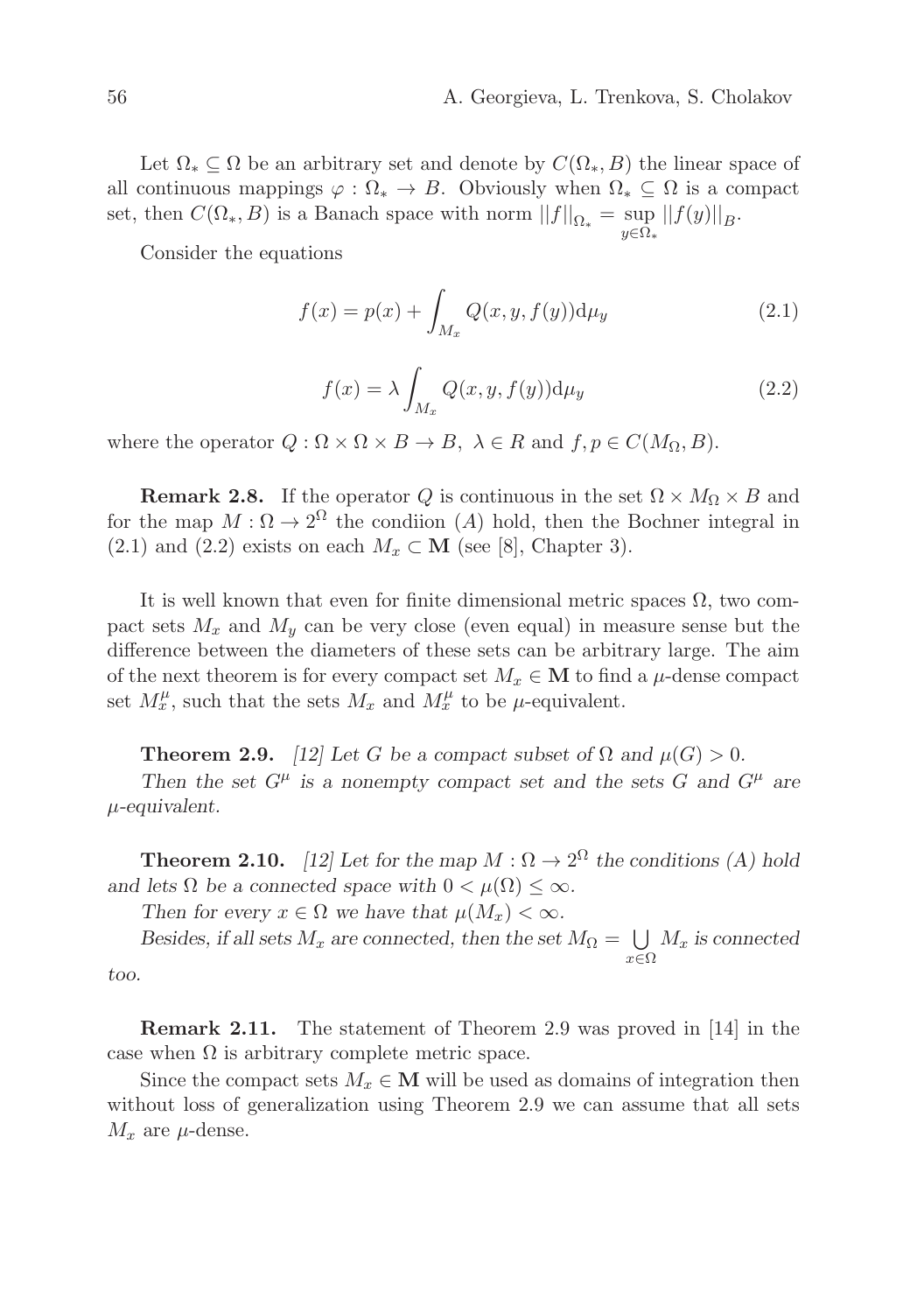Everywhere below in our exposition we will assume that the sets  $M_x$  are  $\mu$ -dense.

**Lemma 2.12.** Let for the map  $M : \Omega \to 2^{\Omega}$  the conditions (A) hold and  $\Omega$  be a connected space with  $0 < \mu(\Omega) < \infty$ .

Then for every  $x \in \Omega$  and every  $\epsilon \in (0, \mu(M_x))$  there exists an open neighborhood  $O(x, \epsilon)$  of x, such that for each  $y \in O(x, \epsilon)$  we have that

$$
\mu(M_x \cap M_y) \ge \mu(M_x) - \epsilon.
$$

Proof. Let  $x \in \Omega$  be an arbitrary point. First we will prove that there exists an open neighborhood  $O(x)$  of x, such that for each  $y \in O(x)$  we have  $M_x \cap$  $M_y \neq \emptyset$ . Assume the contrary, there exists a sequence  ${y_n}_{n\in N} \subset \Omega$  such that  $\lim_{n \to N} y_n = x$  and number  $n_0 \in N$ , such that for each  $n \ge n_0$  we have  $M_x \cap M_y =$  $\emptyset$ . Therefore  $\mu(M_x \Delta M_{y_n}) > \mu(M_x)$  for each  $n \geq n_0$ .

From other side condition A2 implies that there exits number  $n_1 \geq n_0$ , such that  $\mu(M_x \Delta M_{y_n}) < 2^{-1} \mu(M_x)$  for every  $n \geq n_1$  which is impossible.

Therefore  $M_x \cap M_y \neq \emptyset$  for each  $y \in O(x)$ . Condition A2 implies that for every  $\epsilon \in (0, \mu(M_x))$  there exists an open neighborhood  $O(x, \epsilon) \subseteq O(x)$  of x, such that for each  $y \in O(x, \epsilon)$  we have  $\mu(M_x \Delta M_{y_n}) < \epsilon$ , which implies that  $\mu(M_x \cap M_y) \geq \mu(M_x) - \epsilon.$ □

**Theorem 2.13.** Let for the map  $M : \Omega \to 2^{\Omega}$  the conditions (A) hold and  $\Omega$  is a connected space with  $0 < \mu(\Omega) \leq \infty$ .

Then for every  $x \in \Omega$  the following statements hold  $M_x \cap Ker M \neq \emptyset$  for every  $x \in \Omega$ .

Proof. Assume that there exists some  $y \in \Omega$ , such that  $M_y \cap Ker M = \emptyset$ . From condition A2 it follows that the function  $\mu \circ M : \Omega \to [0, \infty)$  is continuous in  $\Omega$ . Since  $M_y$  is compact, there exists  $z \in M_y$ , such that  $\mu(M_z) = \min_{x \in M_y} \mu(M_x)$ and  $\mu(M_z) > 0$ . Then from condition A3 it follows that for every  $x \in \Omega$  for which  $0 \leq \mu(M_x \cap M_z) < \mu(M_z)$  and  $M_x \cap M_z \neq \emptyset$  there exists a point  $s \in M_x \cap$  $M_z$ , such that  $M_s \subset M_z$  and  $\mu(M_s) \leq \mu(M_x \cap M_z) < \mu(M_z)$  which is impossible. Therefore for every point  $x \in \Omega$  we have that either  $0 \leq \mu(M_x \cap M_z) < \mu(M_z)$ and then  $M_x \cap M_z = \emptyset$ , or  $\mu(M_x \cap M_z) = \mu(M_z)$ . Since the sets  $M_x$  and  $M_z$ are  $\mu$ -dense, then from condition A2 and the relation  $\mu(M_x \cap M_z) = \mu(M_z)$  it follows that  $M_z \subset M_x$ .

Denote  $G = \{x \in \Omega | M_z \subseteq M_x\}$  and  $H = \Omega \setminus G$ . We will proof that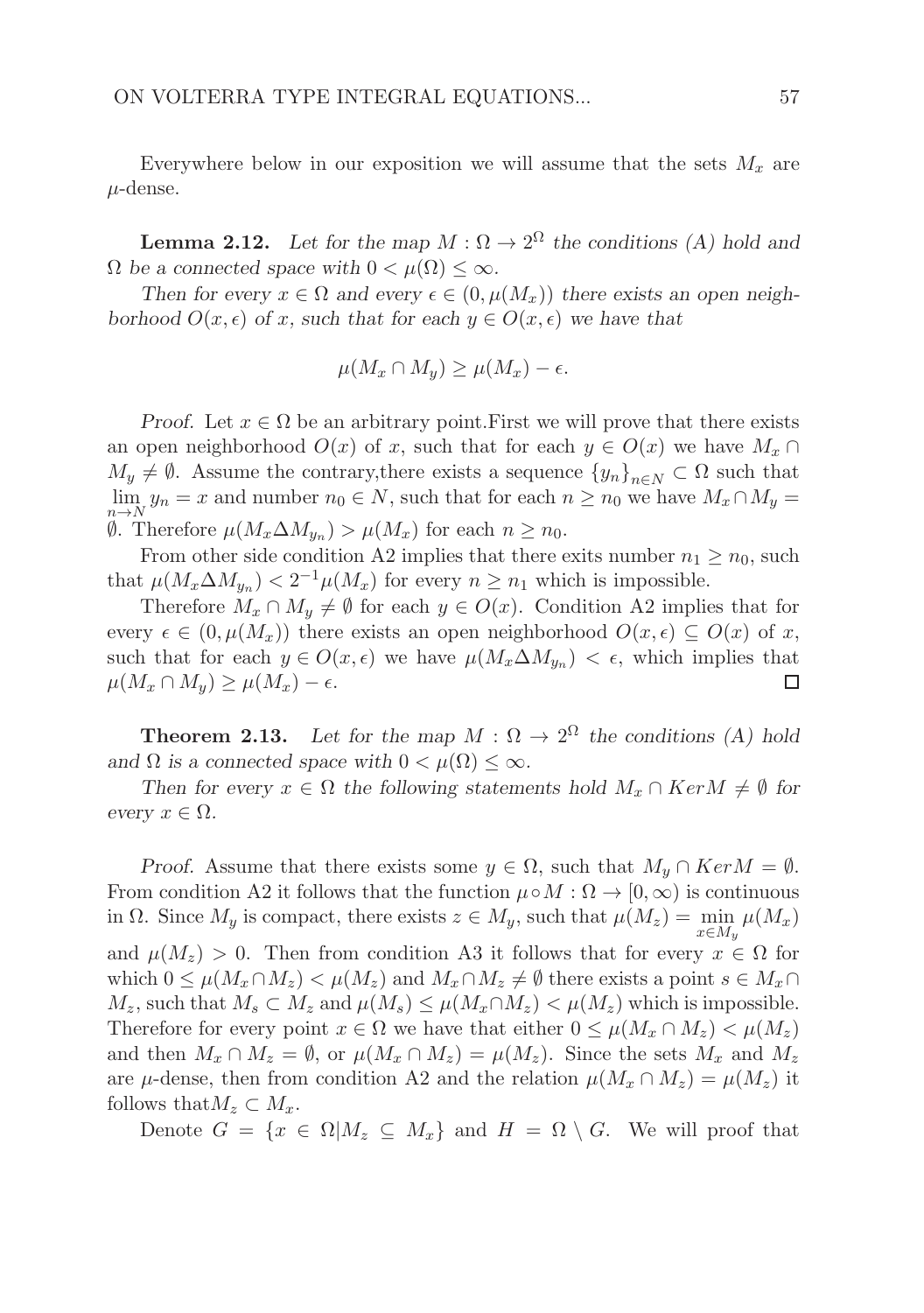G is closed. According our assumption  $G \neq \emptyset$  and let  $\{x_n\}_{n\in\mathbb{N}}$  be an arbitrary convergent sequence, i.e.  $\lim_{n\to\infty} x_n = s, s \in \Omega$ . Condition A2 implies that there exits  $n_0 \in N$  such that for every  $n \geq n_0$ , we have that the inequality  $\mu(M_{x_n}\Delta M_s)<\frac{\mu(M_z)}{2}$  $\frac{M_z}{2}$  holds. If we assume that  $M_s \cap M_z = \emptyset$  then we have that the estimation  $\mu(M_{x_n}\Delta M_s) \geq \mu(M_{x_n}\setminus M_s) \geq \mu(M_z\setminus M_s) \geq \mu(M_z)$  holds, which is impossible. Therefore  $M_z \subseteq M_s$ , i.e.  $s \in G$ . Since  $H \neq \emptyset$  and  $\Omega$  is connected, then H cannot be a closed set. There exist a point  $s \in \partial G$  with  $M_s \supset M_z$  and sequence  ${y_n}_{n \in N} \subseteq H$  such that  $\lim_{n \to \infty} y_n = s$  and therefore there exits  $n_0 \in N$ , such that for  $n \geq n_0$ , we have  $\mu(M_{y_n} \Delta M_s) < \frac{\mu(M_z)}{2}$  $\frac{m_z}{2}$ . Since for  $n \geq n_0$  we have  $M_{y_n} \cap M_z = \emptyset$ , then the inequalities  $\mu(M_{y_n} \Delta M_s) \ge \mu(M_s \setminus M_{y_n}) \ge \mu(M_z)$  hold, which is impossible.  $\Box$ 

### 3. Main Results

The aim of our consideration in Section 3 is to prove thatuniqueness of the solution of the integral equation of first kind (2.2). In our discussion bellow we will assume that for the map  $M : \Omega \to 2^{\Omega}$  the condition (A) hold and for the operator  $Q : \Omega \times \Omega \times B \to B$  some of the following conditions are fulfilled:

**S1.** The operator  $Q : \Omega \times \Omega \times B \to B$  is continuous in the set  $\Omega \times M_{\Omega} \times B$ .

**S2.** For every M- star continuum  $\Omega_* \subset M_{\Omega}$  with  $\mu(\Omega_*) < \infty$  there exists a constant  $L(\Omega_*) > 0$  such that for every function  $f \in C(\Omega_*, B)$  the inequality

$$
\sup_{x \in \Omega_*, y \in M_x} ||Q(x, y, f(y))||_B \le L(\Omega_*) ||f||_{\Omega_*}
$$
\n(3.1)

holds.

S3. The relations  $Q(x, y, -u) = -Q(x, y, u)$  and  $Q(x, y, tu) = tQ(x, y, u)$ hold for each  $t > 0$  and every  $(x, y, u) \in M_{\Omega} \times M_{\Omega} \times B$ .

Consider the operator  $K$  defined by the equation

$$
Kf(x) = \int_{M_x} Q(x, y, f(y)) \mathrm{d}\mu(y) \tag{3.2}
$$

where  $f \in C(M_{\Omega}, B)$ .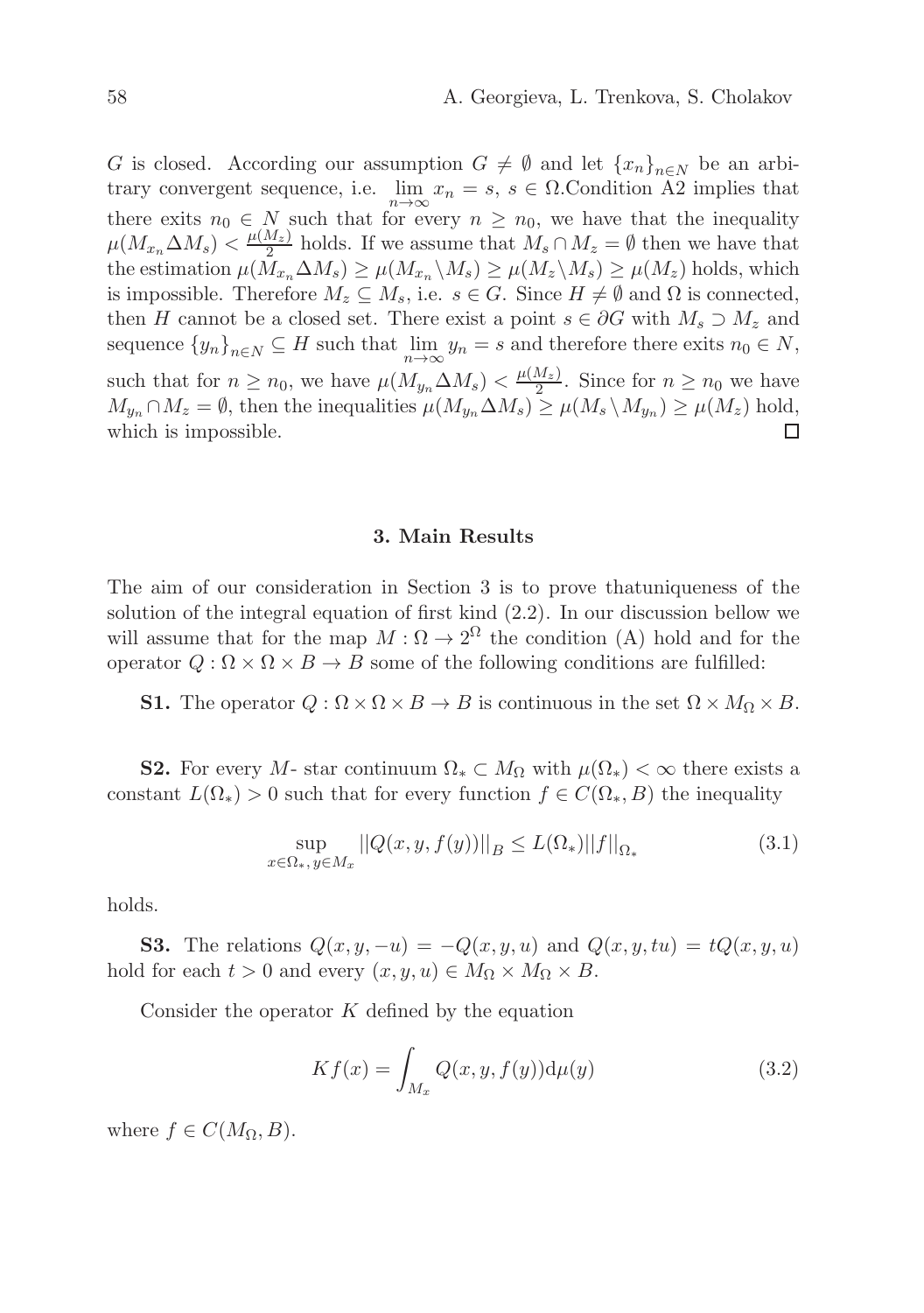Lemma 3.1. Let the following conditions are fulfilled:

1. For the map  $M : \Omega \to 2^{\Omega}$  the conditions (A) hold.

2. The condition S1 holds, the space  $\Omega$  is connected and  $0 < \mu(\Omega) \leq \infty$ .

3. For each  $x \in \Omega$  the sets  $M_x$  are connected and there exists a M-star continuum  $F_x$  with  $\mu(F_x) < \infty$ , such that  $x \in int F_x$  and  $M_x \subset int F_x$ .

Then the operator K defined by (3.2) maps  $C(M_{\Omega}, B)$  into  $C(M_{\Omega}, B)$ .

Proof. Let  $x_0 \in M_\Omega$  be an arbitrary fixed point and let  $\{x_n\}_{n \in N} \subset M_\Omega$  be an arbitrary sequence such that  $\lim_{n\to\infty} x_n = x_0$ . If  $f \in C(M_\Omega, B)$  is an arbitrary fixed element then

$$
||Kf(x_n) - Kf(x_0)||_B \le \int_{M_{x_n} \cap M_{x_0}} ||Q(x_n, y, f(y)) - Q(x_0, y, f(y))||_B d\mu_y
$$
  
+ 
$$
\int_{M_{x_n} \setminus M_{x_0}} ||Q(x_n, y, f(y))||_B d\mu_y + \int_{M_{x_0} \setminus M_{x_n}} ||Q(x_0, y, f(y))||_B d\mu_y.
$$
 (3.3)

Since  $x_0 \in M_\Omega$  there exists a set  $M_z$  with  $x_0 \in M_z$  and then condition 3 implies that there exists a M-star continuum  $F_z$ , such that  $M_z \subset intF_z$ . Then there exists an open neighborhood  $O(x_0)$  of  $x_0$  with  $O(x_0) \subset intF_z$ . Since  $\lim_{n\to\infty} x_n = x_0$  then there exists  $n_0 \in N$  such that for each  $n \ge n_0$  we have that  $x_n \in O(x_0)$  and therefore  $M_{x_n} \subseteq F_z$ . Then there exists a constant  $Q_0(z, f)$  $\|\mathcal{Q}(s, y, f(y))\|_{\mathcal{B}} \leq \mathcal{Q}_0(z, f).$  Let  $\epsilon > 0$  is arbitrary.  $0$ , such that  $(s,y)\in F_z\times F_z$ From condition S1 it follows that there exists  $n_1 \geq n_0$ , such that for each  $n \geq n_1$  the inequalities sup  $||Q(x_n, y, f(y)) - Q(x_0, y, f(y))||_B < \frac{\epsilon}{3\mu(M)}$  $3\mu(M_{x_0})$  $n \geq n_1, y \in F_z$ and  $\mu(M_{x_n} \Delta M_{x_0}) \leq \frac{\epsilon}{3Q_0(\epsilon)}$  $\frac{\epsilon}{3Q_0(z,f)}$  hold. Therefore from (3.3) it follows, that for each  $n \geq n_1$  we have  $||(Kf)(x_n) - (Kf)(x_0)||_B < \epsilon$ . □

The next example shows that if  $\Omega = R^n$ ,  $n \geq 1$  then obviously the condition 3 of lemma 3.1 is fulfilled.

Example. Let  $\Omega = R^n$ ,  $M_x$  is arbitrary compact set and denote with  $a =$  $\min_{y \in M_x} d(x, y) < \infty$ , where d is some metric in  $R^n$ . Since  $M_x$  is bounded, then there exists a n-dimentional cube  $F_x$  with edge lenght  $b > a$ , such that  $x \in int F_x$  and  $M_x \subset int F_x$ .

**Definition 3.2.** We say that the equation  $(2.1)$   $((2.2))$  has a local solution in some M-star set  $\Omega_* \subset \Omega$  for some  $p \in C(\Omega_*, B)$  if there exist a point  $x_p \in \Omega_*$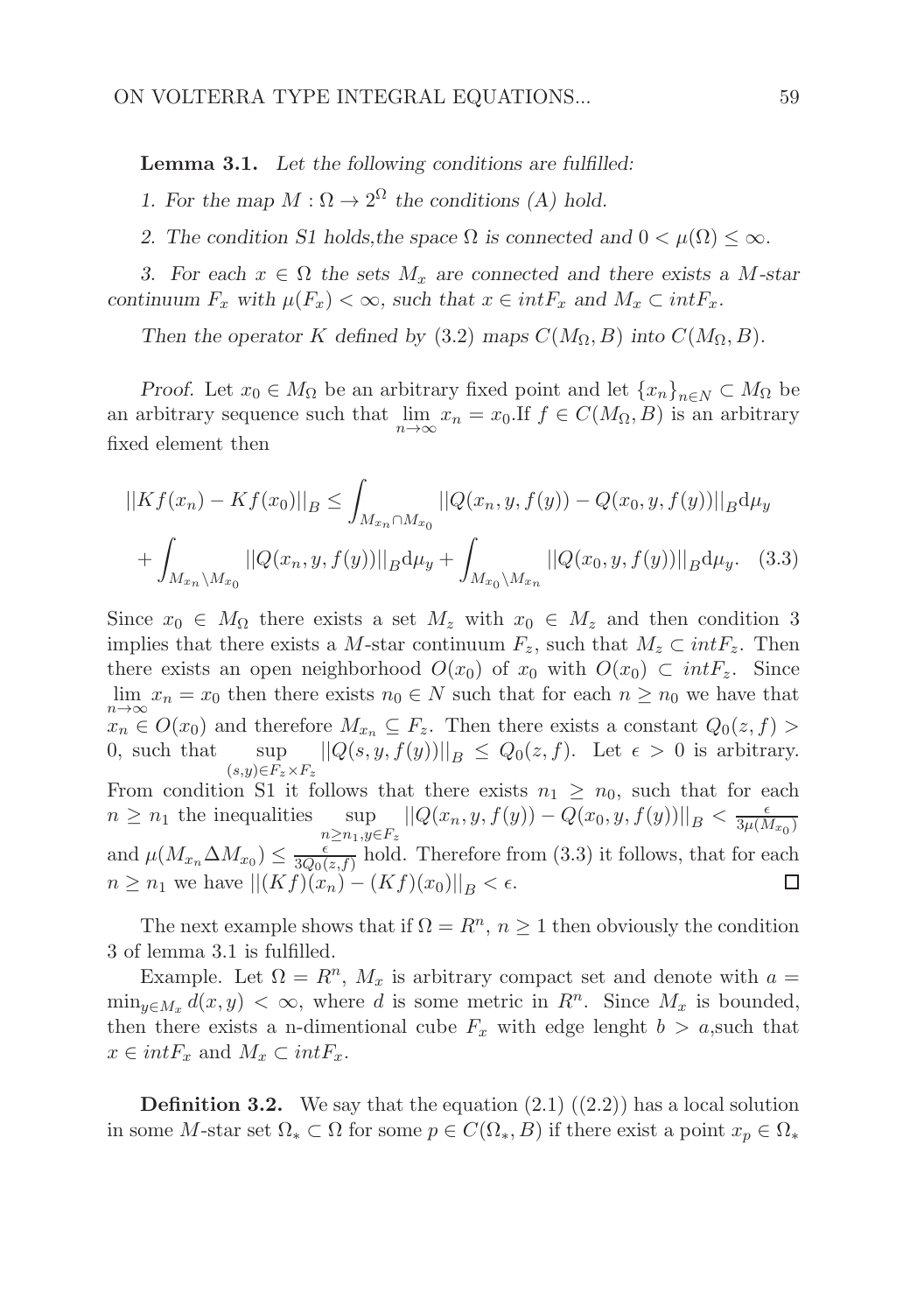with  $\mu(M_{x_p}) > 0$  and a function  $f \in C(M_{x_p}, B)$  which satisfies the equation (2.1) for each  $s \in M_{x_p} \cup \{x_p\}$ . If  $p, f \in C(\Omega_*, B)$  and f satisfies the equation  $(2.1) ((2.2))$  for each  $x \in \Omega_*$  then we say that f is a solution of  $(2.1) ((2.2))$  in  $\Omega_* \subset \Omega$ .

Theorem 3.3. Let the following conditions are fulfilled:

1. The conditions of Lemma 3.1 hold.

2. The condition S2 holds.

Then the equation (2.2) has exactly one solution  $f \in C(M_{\Omega}, B)$  for each  $\lambda \in R$ .

Proof. From Lemma 3.1 it follows that every solution of equations (2.2) is continuous in  $M_{\Omega}$ . Let  $\lambda \neq 0, \lambda \in R$  be an arbitrary fixed real number and let assume that the equation (2.2) has two nontrivial solutions  $f_1, f_2 \in C(M_{\Omega}, B)$ . Consider the set  $Ker f = \{x \in M_{\Omega} | f(y) = 0, y \in M_x\}$ , where  $f = f_1 - f_2$ .

The set  $Ker f \neq \emptyset$ . Let  $x \in M_{\Omega}$  be an arbitrary point. Therefore  $M_x \subset M_{\Omega}$ and then from Theorem 2.13 it follows that there exists  $x_0 \in M_x$ , such that  $\mu(M_{x_0}) = 0$ . If  $M_{x_0} \neq \emptyset$  then from condition A3 it follows that for each  $y \in M_{x_0}$ we have  $\mu(M_u) = 0$ . Therefore we can conclude that  $x_0 \in Ker f$ .

The set Kerf is M-star. Let  $x \in Ker f$  and  $z \in M_x$  be arbitrary. Then  $M_z \subset M_x$  and hence  $f(y) = 0$  for each  $y \in M_z$ . Thus  $M_x \subset Ker f$ .

The set Kerf is closed. Let  ${x_n}_{n\in N} \subset \text{Kerf}$  be an arbitrary convergent sequence, i.e.  $\lim_{n \to \infty} x_n = x_0$  and  $x_0 \in M_\Omega$  If for arbitrary  $z \in M_{x_0}$  we have  $\mu(M_z) = 0$  then  $f(z) = 0, z \in \text{Ker } f$  and therefore  $x_0 \in \text{Ker } f$ . Let for some  $z \in M_{x_0}$  we have  $\mu(M_z) > 0$ . Then for each  $\epsilon > 0$  there exists an open neighborhood  $O(z, \epsilon)$  of z with  $\mu(O(z, \epsilon)) > 0$ , such that for every  $y \in$  $O(z, \epsilon)$  we have  $||f(y) - f(z)||_B < \epsilon$ . Since z is an essential point for  $M_{x_0}$ then we have that  $\mu(M_{x_0} \cap O(z, \epsilon)) > 0$ . Condition A2 and Lemma 2.12 imply that there exists  $n_0 = n_0(z, \epsilon, x_0) \in N$ , such that for each  $n \geq n_0$  we have that  $\mu(M_{x_0} \cap M_{x_n}) \ge \mu(M_{x_0}) - \frac{\mu(M_{x_0} \cap O(z,\epsilon))}{2} > 0$  and therefore  $M_{x_0} \cap M_{x_n} \cap$  $O(z, \epsilon) \neq \emptyset$ . Then there exists at least one point  $y_n \in M_{x_0} \cap M_{x_n} \cap O(z, \epsilon)$  for each  $n \geq n_0$ . Since  $M_{x_n} \subset \text{Kerf}$  then  $||f(z)||_B < \epsilon$  i.e.  $||f(z)||_B = 0$ . Thus we proved that  $x_0 \in Ker f$ .

The set Kerf is open. Let  $a \in Ker f$  be an arbitrary point. Then there exists a M-star continuum  $F_a$ , such that  $a \in int F_a$  and  $M_a \subset int F_a$ .

Since Kerf is a closed M-star set, then  $F_a \cap Ker f$  is a M-star compact set. Let  $\epsilon_a > 0$  be an arbitrary number. Condition A2 implies that for each  $\epsilon \in$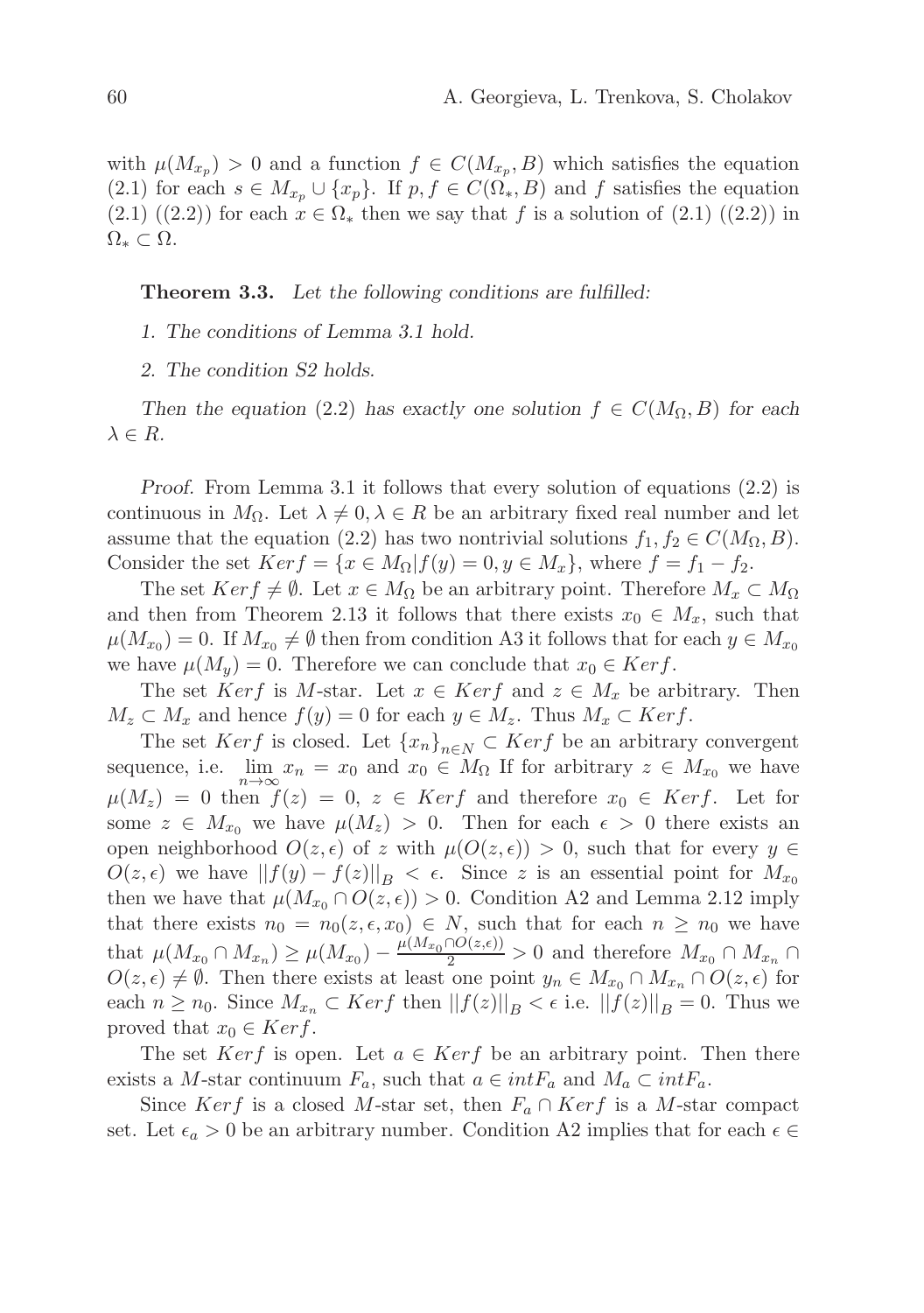$(0, \epsilon_a)$ , there exists an open neighborhood  $O(a, \epsilon)$  of the point a with  $O(a, \epsilon)$ int $F_a$  such that for every  $x \in O(a, \epsilon)$  we have that  $\mu(M_a \Delta M_x) < \epsilon$ .

Assume the contrary, that there exists a point  $b \in O(a, \epsilon)$  with  $b \notin Ker f$ . Then there exists a point  $x_0 \in M_b$  such that  $||f(x_0)||_{M_b} > 0$ . Since  $O(a, \epsilon) \subset$  $intF_a$ , then for each  $x \in O(a, \epsilon)$  we have that  $\mu(M_x) < \mu(F_a)$ . Denote by  $L(F_a) > 0$  the constant in inequality (3.1) of condition S2 and by  $g(x), g_1(x), g_2(x)$ the restrictions of  $f(x)$ ,  $f_1(x)$ ,  $f_2(x)$  over  $M_b$ , i.e.  $g(x) = f(x)|_{M_b}$ ,  $g_1(x) =$  $f_1(x)|_{M_b}$ ,  $g_2(x) = f_2(x)|_{M_b}$ . Let  $\epsilon_0 \in (0, \epsilon_a]$  be an arbitrary number which satisfy the inequality  $2\epsilon_0 |\lambda| L(F_a) \frac{\max\{||f_1||_{F_a}, ||f_2||_{F_a}\}}{||f(x_0)||_{F_a}}$  $\frac{||f_1||_{F_a},||f_2||_{F_a}f}{||f(x_0)||_B} < \frac{1}{2}$  $\frac{1}{2}$ . Then from the conditions (A), condition S1 and S2 we obtain

$$
||f(x_0)||_B = ||g(x_0)||_B = ||\lambda \int_{M_{x_0}} [Q(x_0, y, g_1(y)) - Q(x_0, y, g_2(y))] \, d\mu_y||_B
$$
  
\n
$$
\leq |\lambda| \sup_{x \in M_b} \int_{M_x} (||Q(x_0, y, g_1(y))||_B + ||Q(x_0, y, g_2(y))||_B) \, d\mu_y
$$
  
\n
$$
= |\lambda| \sup_{x \in M_b} \int_{M_x \setminus M_a} (||Q(x_0, y, g_1(y))||_B + ||Q(x_0, y, g_2(y))||_B) \, d\mu_y \quad (3.4)
$$
  
\n
$$
\leq |\lambda| \sup_{x \in M_b} \mu(M_x \setminus M_a)(||f_1||_{M_x} + ||f_2||_{M_x})
$$
  
\n
$$
\leq 2\epsilon_0 L(F_a) \max\{||f_1||_{F_a}, ||f_2||_{F_a}\} < \frac{1}{2} ||f(x_0)||_B
$$

From (3.4) it follows that  $f(x_0) = 0$  and hence  $f(x) = 0$  for each  $x \in M_b$ . Thus we proved that  $b \in Ker f$  and therefore  $Ker f$  is open. Theorem 2.10 implies that the set  $M_{\Omega}$  is connected and then we can conclude that  $Ker f = M_{\Omega}$ . Thus complete the proof.  $\Box$ 

Corollary 3.4. Let the conditions of Theorem 3.3 are fulfilled. Then equation (2.2) possess the trivial solution only for each  $\lambda \in R$ .

Proof. Condition S2 implies that the function  $f(x) \equiv 0, x \in M_{\Omega}$  is soluton of equation (2.2) for each  $\lambda \in R$ . Then the srarement of Corollary 3.4 follow from Theorem 3.3.  $\Box$ 

#### 4. Applications to the Second Kind Volterra Equations

In the present section we will use the results in the previous section to prove existece of global continouos solutions of equations (2.1). Our proof is essentially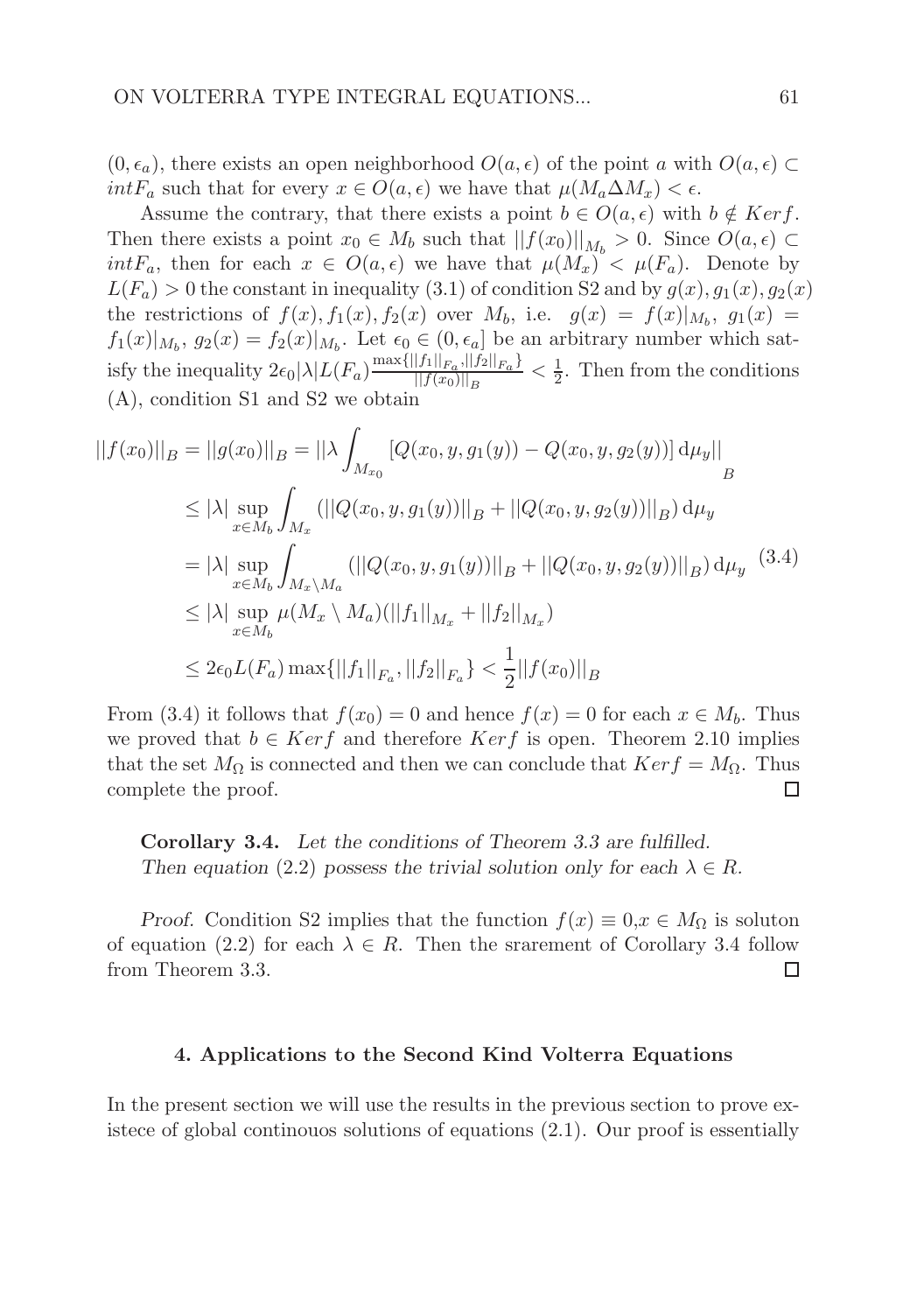based of the following result, announced in [5]:

**Theorem 4.1.** [5] Let X and Y are real Banach spaces and the following conditions are fulfilled:

1. The operator  $T : X \to Y$  is an odd homeomorphism and there exist constants  $a, K, L > 0$  such that for each  $x \in X$  we have that  $K||x||_X^2 \le ||Tx||_Y \le$  $L||x||_X^a$ .

2. The odd operators  $S, W: X \to Y$  are compact and for each  $x \in X$  and  $t > 0$  we have that  $S(tx) = t^a S(x)$ .

3. lim  $||x||_X \rightarrow \infty$  $\frac{||W(x)||_Y}{||x||_X^a} = 0$ 

Then if for every  $\lambda \in R$ ,  $\lambda \neq 0$  the equation  $T(x) - \lambda S(x) = 0$  has the trivial solution only then the equation  $T(x) - \lambda S(x) - W(x) = y$  has at least one solution for each  $y \in Y$ .

**Theorem 4.2.** Let the following conditions are fulfilled:

1. The conditions of Theorem 3.3 hold.

2. The condition S3 holds. xms

3. The operator K defined by (3.2) is compact in  $C(\Omega_*, B)$  where  $\Omega_* \subset M_{\Omega}$ is some M-star continuum with  $\mu(\Omega_*) < \infty$ .

Then the equation (2.1) has at least one solution for every  $p \in C(\Omega_*, B)$ .

Proof. Lemma 3.1 implies that the operator K maps  $C(\Omega_*, B)$  into  $C(\Omega_*, B)$ . Obviously in our case we have that  $a = K = L = 1$  and the operator W is equal to zero. Then the statement of the theorem immediately follows from Theorem 3.3 and Corollary 3.4.  $\Box$ 

Remark 4.3. The condition 3 of Theorem 4.2 is unnecessarily for its validity, when the space  $B$  is finite dimentional and instead the condition  $S2$ for the operator  $K$  defined with  $(3.2)$  the following condition is fulfilled:

S2<sup>\*</sup>. For every M-star continuum  $\Omega_* \subset M_{\Omega}$  with  $\mu(\Omega_*) < \infty$  there exists a constant  $L(\Omega_*) > 0$ , such that for every two functions  $f, g \in C(\Omega_*, B)$  the inequality

$$
\sup_{x \in \Omega_*, y \in M_x} ||Q(x, y, f(y)) - Q(x, y, g(y))||_B \le L(\Omega_*) ||f - g||_{\Omega_*}
$$

holds and  $Q(x, y, 0) \equiv 0$ , when  $x \in \Omega_*$ ,  $y \in M_x$ .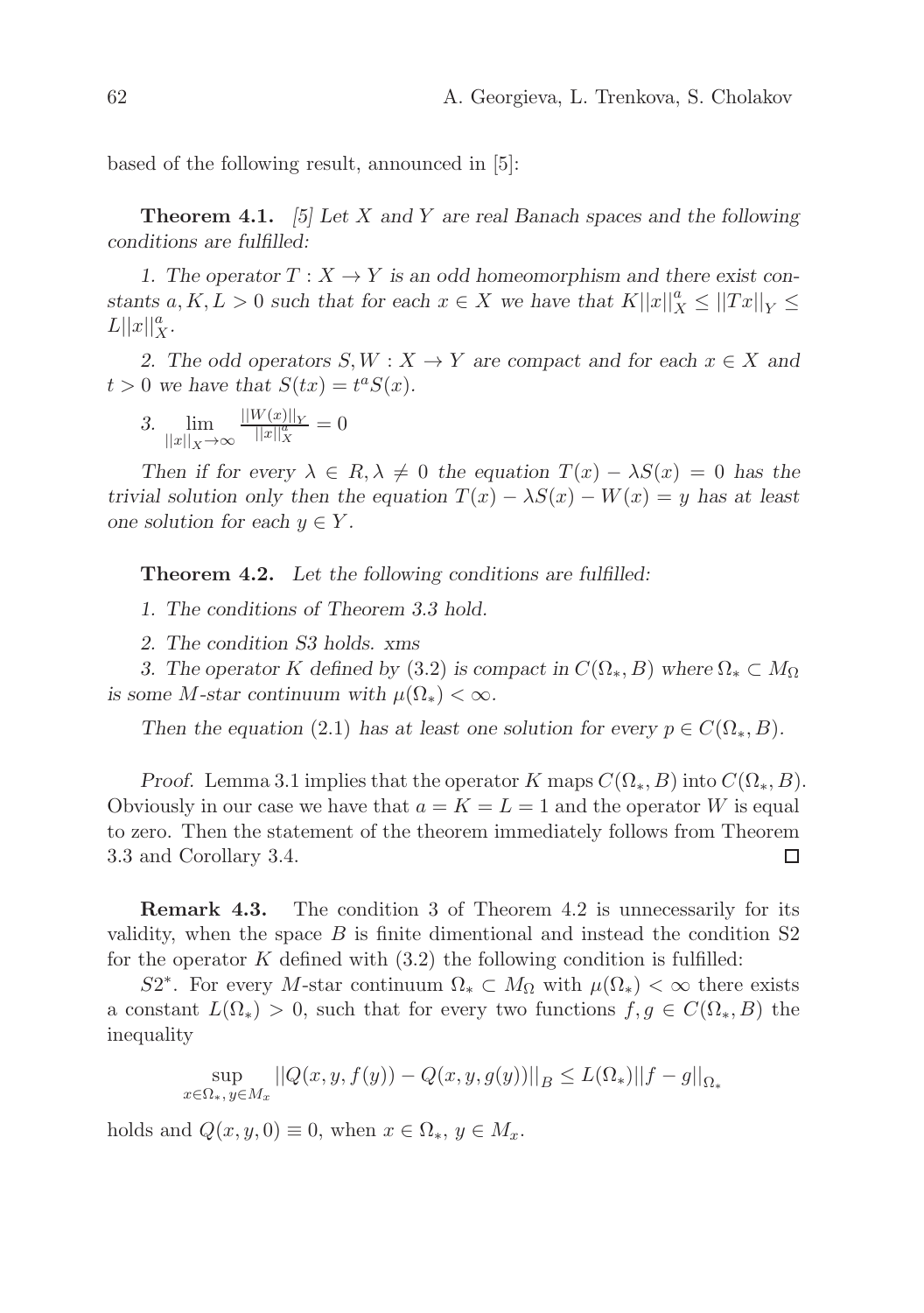Then it is not difficult to prove that the operato K is compact.

#### References

- [1] Agarwal R. P., O'Regan D., Wong P.J.Y.; Constant-sign solutions of systems of integral equations, Springer, (2013).
- [2] Appell J. M., Kalitvin A. S., Zabrejko P. P.; Partial integral operators and integro-differential equations, Monographs and Textbooks in Pure and Applied Mathematics, Marcel Dekker, Inc., NY, (2000).
- [3] Bainov D. D., Myshkis A. D., Zahariev A. I.; On an abstract analog of the Bellman-Gronwall inequality, Publ. RIMS, Kyoto University, Vol. 20, (1984), No.5, 903–911.
- [4] Drakhlin M. E., Litsyn E.; Volterra operator: Back to the future, J. Nonlinear Convex Anal. 6 (2005), (3) 375–391.
- [5] Fucik Svatopluk; Spectral analysis of nonlinear operators, (Russian) Casopis Pest. Mat. 100, (1975), No. 2, 179–192.
- [6] Fucik S., Necas J., Soucek J., Soucek V.; Spectral analysis of nonlinear operators, L. Notes in Mathematics No 346, Springer Verlag , Berlin, Heidelberg, (1973).
- [7] Guryanova I. E., Myshkis A. D.; Non extendable solutions of abstract Volterra type integral equations, (in Russian) Differential Equations, Vol. 22, (1986), No. 10, 1786–1789.
- [8] Hille E., Phillips R.; Functional analysis and semi-groups, American Mathematical Society, Colloquium Providence, (1957).
- [9] Litsyn E.; Representation formula for solution of a functional equation with Volterra operator, J. Math. Anal. Appl. 336, (2007), 1073–1089.
- [10] Pachpatte B.G.; Multidimensional Integral Equations and Inequalities, Atlantis Studies in Mathematics for Engineering and Science, Vol. 9, Atlantis Press, Amsterdam - Paris, (2011).
- [11] Ronkov A., Bainov D.; Integral equations and inequalities of Volterra type for functions defined in partially ordered spaces, J. Math. Anal. Appl. 125, (1987), 483–507.